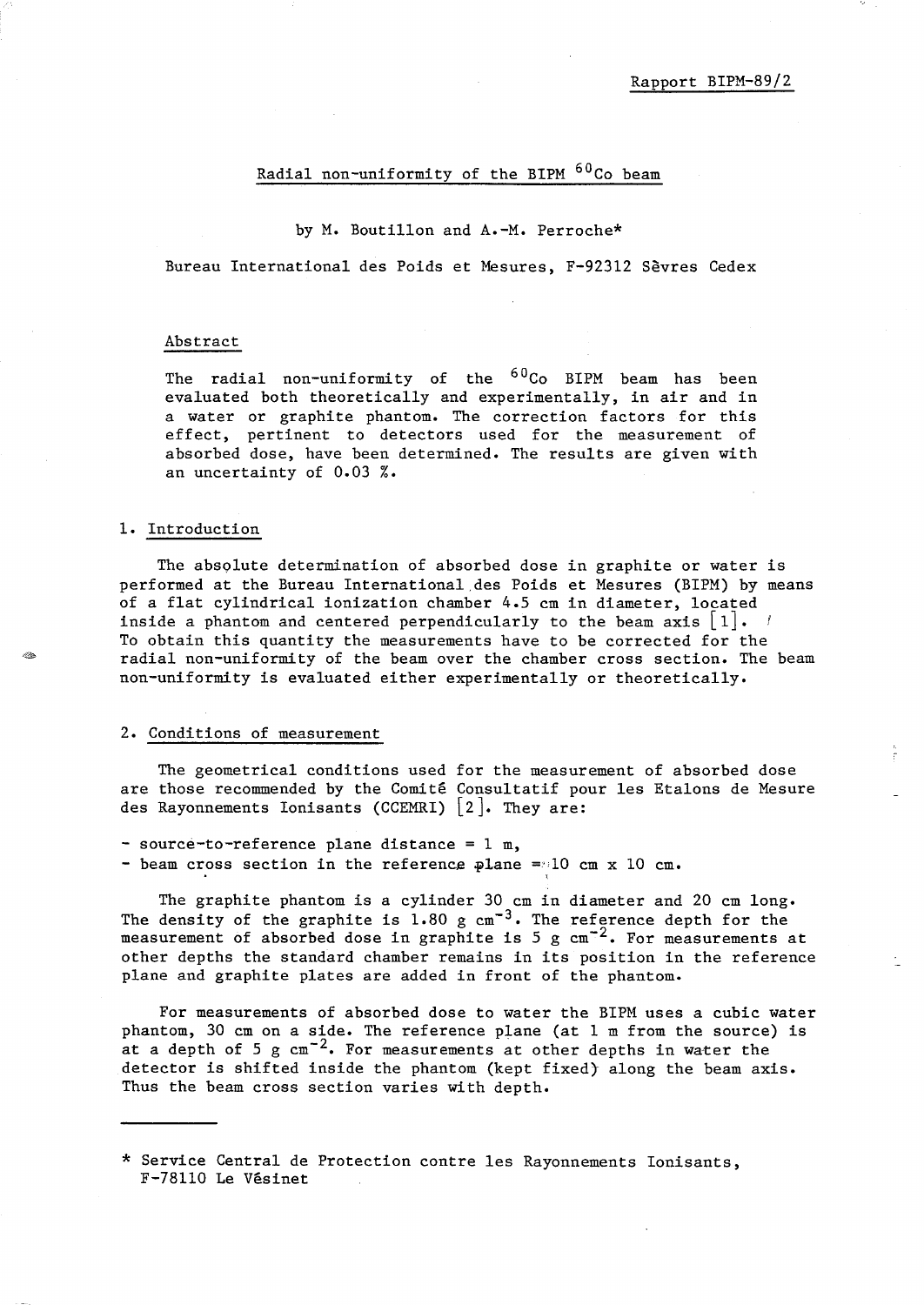## 3. Radial beam non-uniformity in air or in a water phantom

The non-uniformity of the beam has been measured in air and in the BIPM water phantom at depths of 5 and 17  $g/cm<sup>2</sup>$  by means of a small spherical ionization chamber (internal diameter 3 mm). The beam non-uniformity is given by the variation of the chamber response, when it is shifted laterally from its reference position on the beam axis. The results are given in Figure 1. The experimental uncertainty (of about 0.03 %) is mainly due to air temperature fluctuations when the chamber is in air and to small variations of positioning when the chamber is in water.



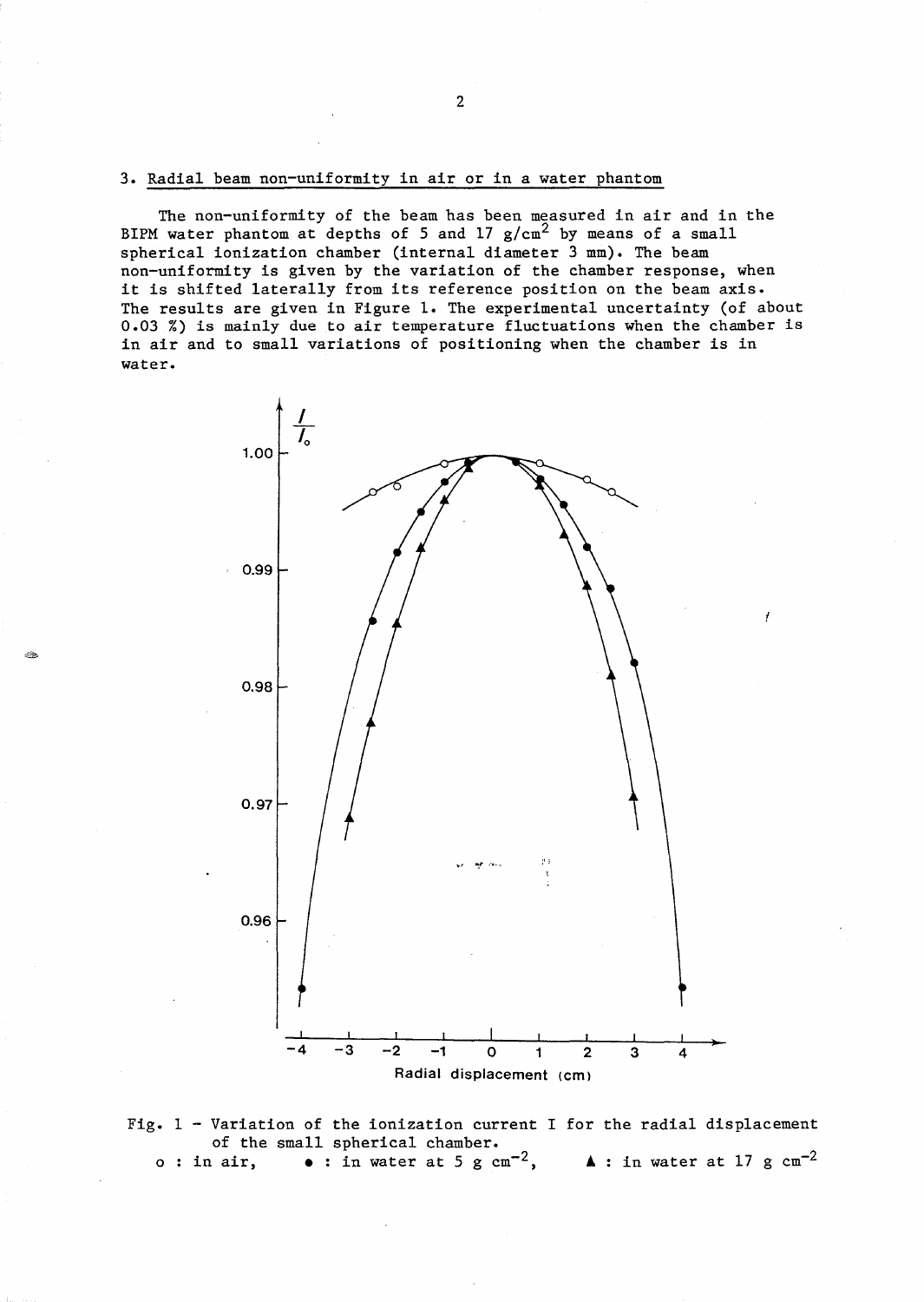The radial non-uniformity of the beam in air is due to the finite source dimension, the scattering environment and the collimation system. As seen in Figure 1, the decrease of the detector response at the reference plane in air is rather small, at least for a radial displacement of up to about 3 cm.

In the water phantom this decrease is more important, particularly at large depths. The non-uniformity of the beam, for a given depth inside the water phantom, is not only due to the primary photons, but also to those which are scattered in the phantom. The primary beam in the reference plane has the same non-uniformity in the phantom as in air and the non-uniformity of the radiation scattered in the phantom depends on that of the primary one and also on other parameters, the most important ones being the size of the beam cross section and the geometrical depth.

This is shown in Figure 2, where we consider the photons emitted by the source which are scattered in the volume dv (cross section S and thickness dz). For those which can reach the small sphere  $A_0$  on the beam axis, the trajectories are within the solid angle  $\Omega$  (see for example the photon scattered in  $P_1$ ). When  $A_0$  is shifted away from the axis (at position  $A_1$ ), the same solid angle  $\Omega$  starting from  $A_1$  intercepts a part  $S_1$ of the surface S. Photons coming from the part  $S_2$  can also reach  $A_1$ , but they have a scattering angle larger than those included in  $\Omega$  (see for example the photon scattered in P<sub>2</sub>, for which we have  $\theta > \theta_0$ ). Their probability of production and their energy are smaller and they undergo more attenuation between z and  $z_0$ . Hence, the energy fluence due to photons scattered in the volume dv is lower at  $A_1$  than at  $A_0$ .

This difference increases rapidly with decreasing beam cross section and leads to a non-uniformity which is usually much larger for the scattered radiation than for the primary one. We note that for an infinite beam cross section, the non-uniformity of the scattered radiation would be smaller. This difference increases too with the distance between z and  $z_0$ . As a consequence, the non-uniformity of the scattered radiation in the plane z<sub>o</sub> will increase with the geometrical thickness of material in front of  $z_{\alpha}$ . The influence of these two parameters on the non-uniformity of the scattered radiation can be checked experimentally, as will be shown in Section 5.  $\cdots$  ,  $\cdots$  ,  $\cdots$  ,  $\cdots$ 

In the above considerations attention has been given only to first-order scattered photons. The effect of multiply-scattered photons on the beam non-uniformity is less easy to estimate, but it is probably of less importance.

Other parameters may also contribute to the beam non-uniformity, such as the electronic density and the density of the phantom material. No systematic study has been made, however, concerning their influence since the problem is outside the scope of the present work.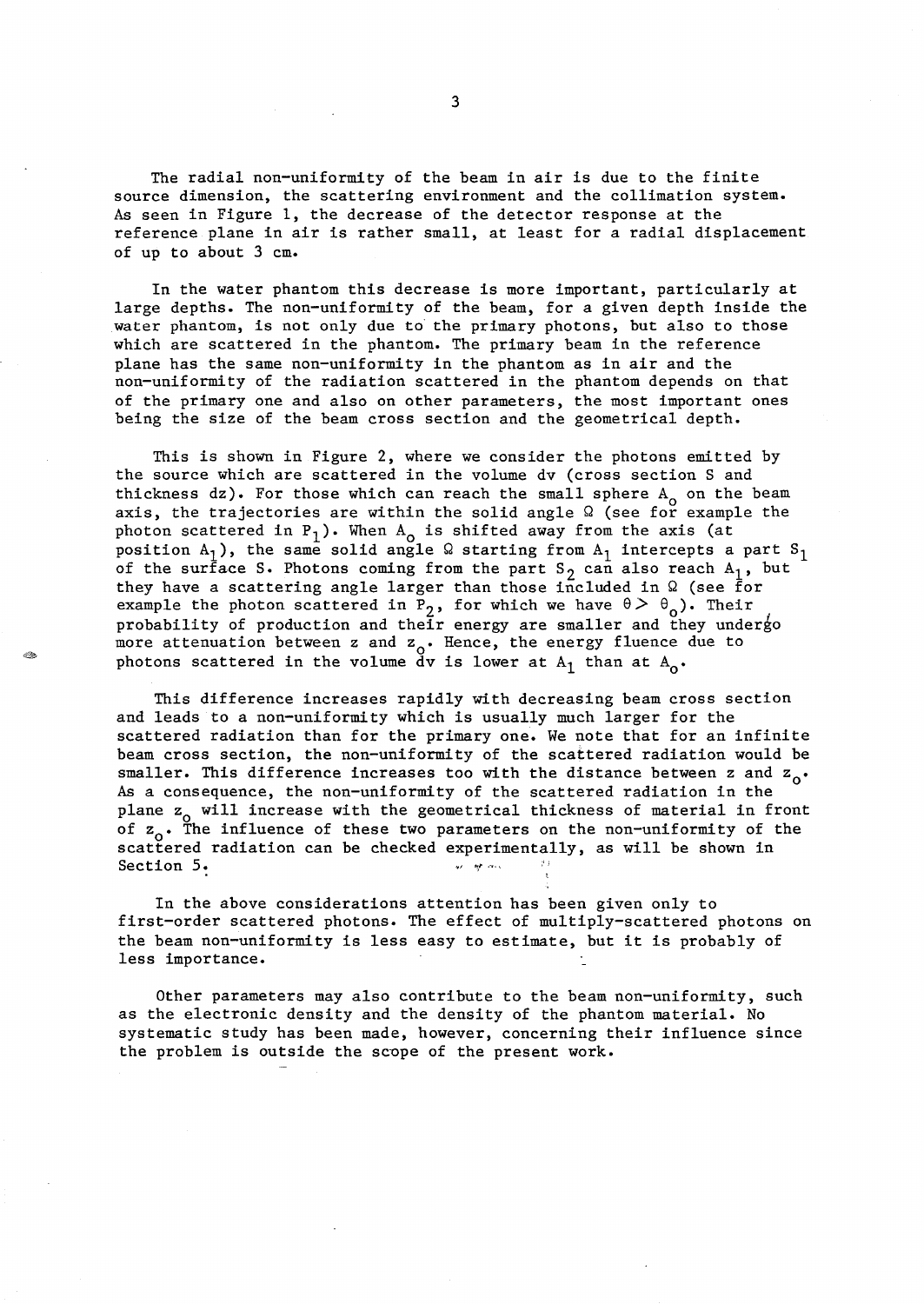

Fig. 2 - Schematic representation of the first order scattered photons.

#### 4. Radial beam non-uniformity in a graphite phantom

The experiment is less easy to perform in the case of a graphite phantom as it is hardly possible to shift a small ionization chamber in such a phantom. Only one experiment is possible which consists in shifting the whole assembly phantom., + standard chamber. However, there are two limitations for the interpretation of the results thus obtained. First, it is a priori not obvious that shifting the whole assembly would give the same results as displacing a small chamber inside the graphite phantom. Second, since the BIPM standard is 4.5 cm in diameter, we can hardly speak of point-measurements, and it is well known that the deconvolution of experimental data may lead to substantial uncertainties. In fact, such experiments have been made, but only for checking purposes.

For the determination of the beam non-uniformity in a graphite phantom, we have used a Monte Carlo simulation method. In this calculation the non-uniformity of the beam, as experimentally determined in air, has been applied to the beam entering the phantom, and the amount of scattering present in the primary BIPM beam (18 % in terms of energy fluence) has been taken into account. For verification, the method was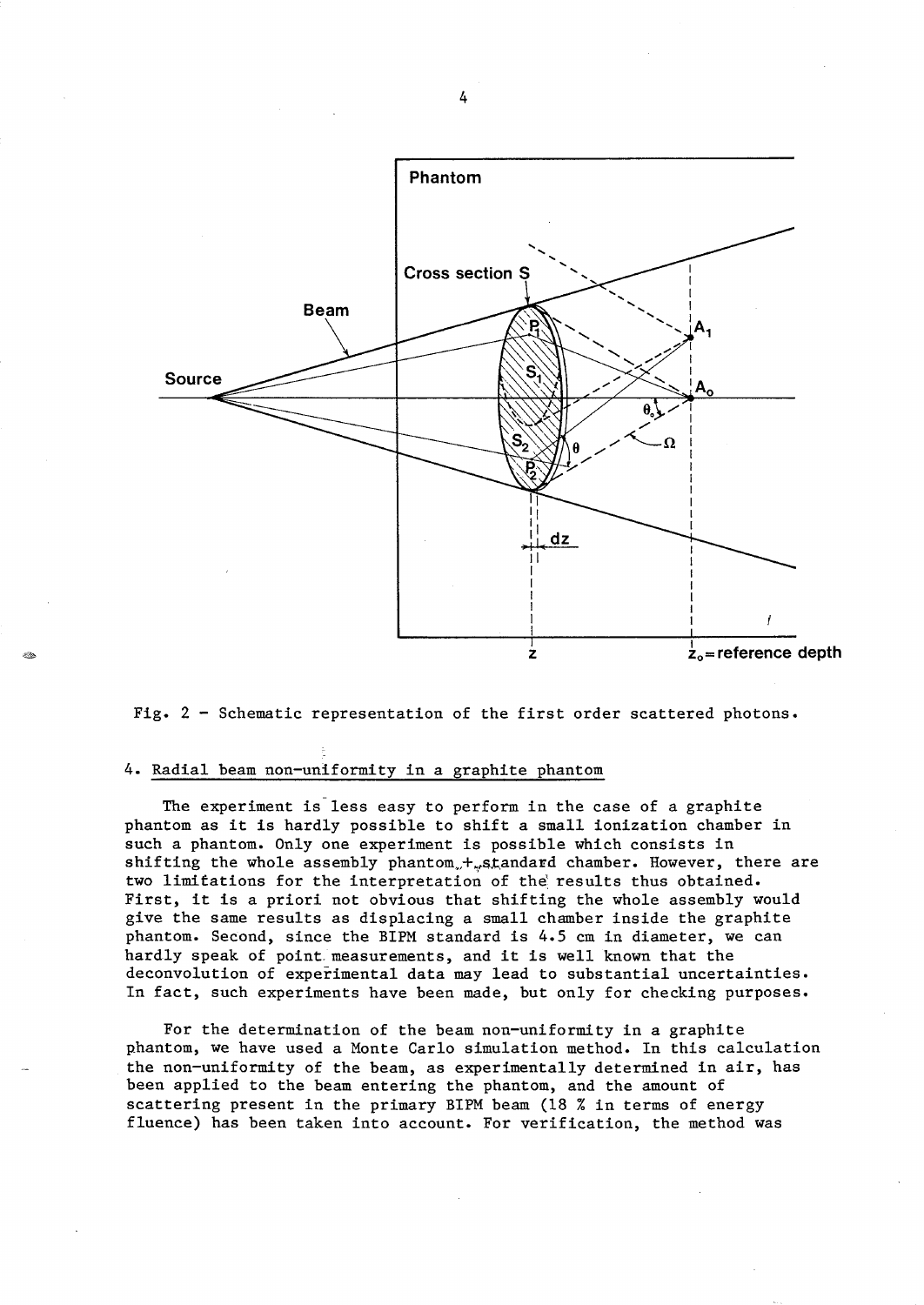first applied to the determination of the beam non-uniformity at a depth of 5 g  $\text{cm}^{-2}$  in the water phantom. We give in Figure 3 the calculated values of the correction factor for radial non-uniformity,  $k_{rn}$ , to be applied to the response of a detector, centered on the beam  $\frac{1}{4}$  axis, as a function of its radius r. The random uncertainty of  $k_{rn}$  is about 0.03 %. The curve in this figure is obtained from the experimental measurements in water (see Section 3) and we can note an excellent agreement between the experimental and calculated data.





The same method has then been used for the evaluation of the beam non-uniformity in the graphite phantom, for a radius ranging from 0 to 3 cm. Calculations were performed with 15 to 30 million photon histories (depending on the depth in graphite)  $\frac{1}{2}$ n order to achieve a statistical uncertainty not exceeding 0.03 %. Depths in graphite from 1 to 17 g  $cm^{-2}$ were considered. As an example, Figure 4 shows the variation of the correction factor for beam non-uniformity,  $k_{rn}$ , as a function of the detector radius r and for the depths 5 and  $17 \text{ g cm}^{-2}$  in the graphite phantom.

From these results we have derived the variation in the response of the BIPM standard chamber as a function of a lateral displacement from its centered position on the beam axis. The results are given in Figure 5 together with experimental data obtained by moving the phantom away from the beam axis. The agreement between the two sets of results is good and tends to support our belief that the determination of the beam non-uniformity in the BIPM graphite phantom is reliable.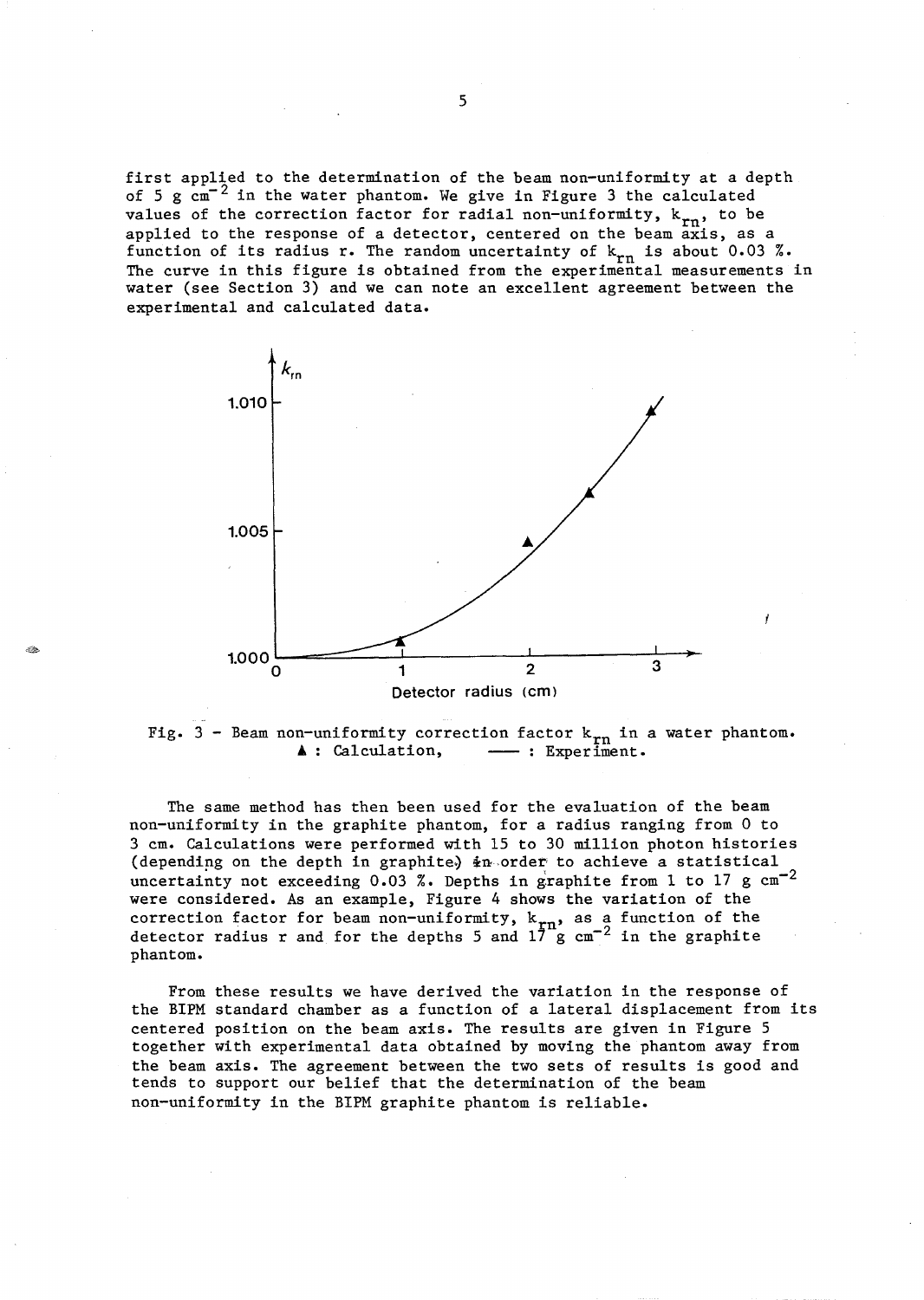

Fig. 4 - Beam non-uniformity correction factor  $k_{rn}$  in a graphite phantom. a depth = 5 g cm<sup>-2</sup>, b depth = 17 g cm<sup>-2</sup>.

İ



Radial displacement (cm)

Fig. 5 - Variation of the ionization current I for radial displacememnt of the BIPM standard in the graphite phantom. Calculated:  $-\rightarrow$ ; Experiment: 0,  $\bullet$  (for symmetrical displacements).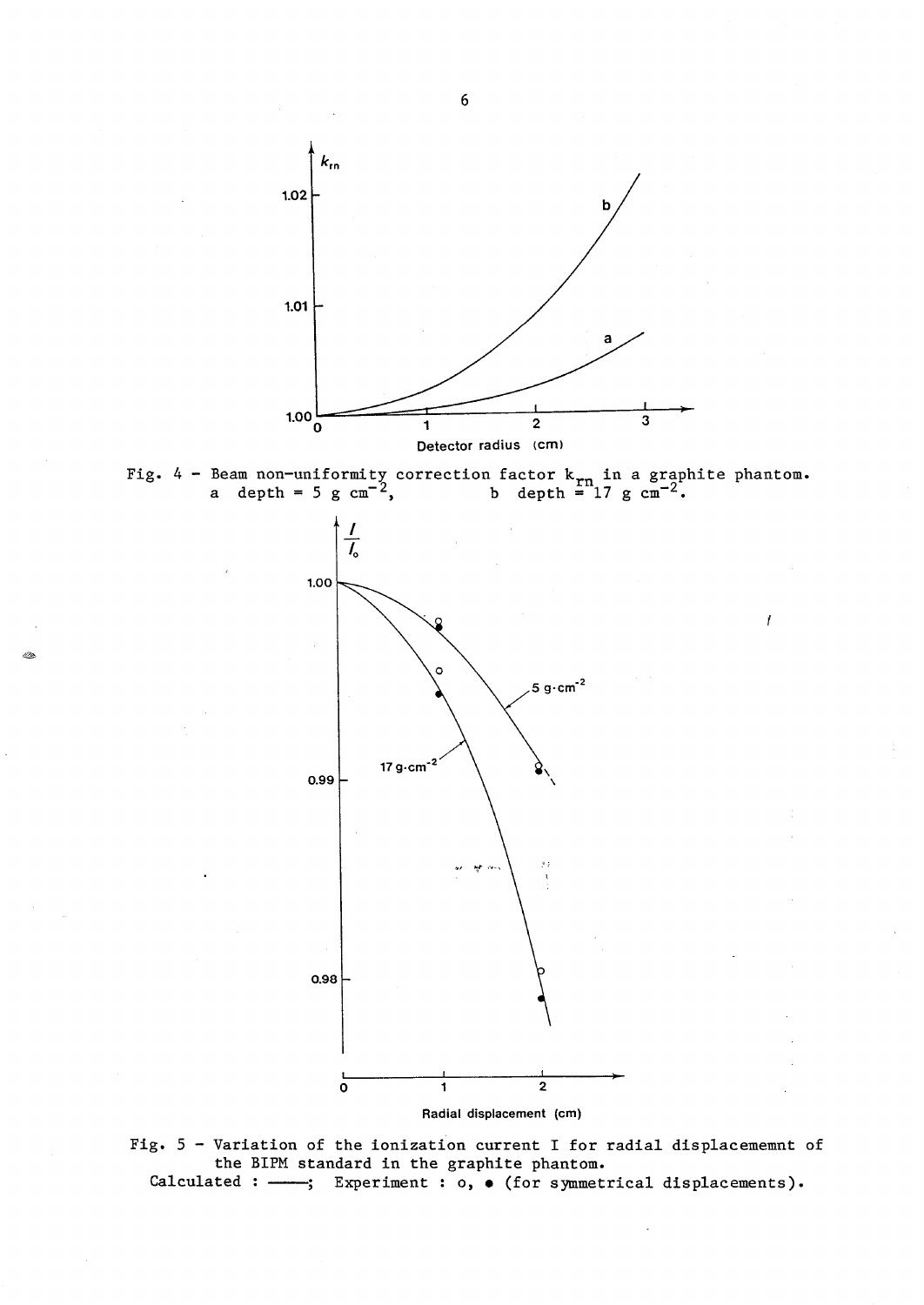### 5. Discussion

In Table 1 we list for comparison some of the main results obtained for water and graphite. As already noted,  $k_{rn}$  increases with depth, i.e. with the amount of scatter given in terms of  $R$ , the ratio of the kermas produced by the scattered and the primary radiations. The table also clearly shows the strong dependence of  $k_{rn}$  on the beam cross section.

| пı<br>H |  |
|---------|--|
|---------|--|

Beam non-uniformity correction factor,  $k_{rn}$ , for the BIPM standard

Variation of  $k_{rn}$  with R \*

| .                         | depth<br>$(g \text{ cm}^{-2})$ | R    | $k_{rn}$ |
|---------------------------|--------------------------------|------|----------|
| water                     | 5                              | 0.24 | 1.0051   |
|                           | 17                             | 0.53 | 1.0083   |
| graphite<br>$\mathcal{A}$ | 5                              | 0.27 | 1.0032   |
|                           | 11                             | 0.48 | 1.0065   |
|                           | 17                             | 0.63 | 1.0114   |

# Variation of  $k_{rn}$  with the beam cross section

|          | depth<br>$(g \text{ cm}^{-2})$ | beam<br>cross section<br>$(cm \times cn)$ | ^rn    |
|----------|--------------------------------|-------------------------------------------|--------|
| graphite | 5                              | $10 \times 10$                            | 1.0032 |
|          | 5                              | $9.3 \times 9.3$                          | 1.0045 |
|          | 17                             | $10 \times 10$                            | 1.0114 |
|          | 17                             | $5 \times 5$                              | 1.040  |

\* R is the ratio of the kermas produced by the scattered and the primary radiations.

The values of  $k_{rn}$  for the BIPM standard as a function of depth in graphite are given in Figure 6. The curve (a) refers to the usual conditions of measurement (see Section 2), whereas curve (b) is obtaibed for a fixed position of the graphite phantom. The difference between the two curves, at a given depth, is due to the difference in the beam cross sections. We may note that at depth  $z = 0$  the value of  $k_{rn}$  in curve (a) is slightly higher than the corresponding value obtained in air (for the same distance and beam cross section). This small increase is due to the effect of the backscatter from the graphite phantom.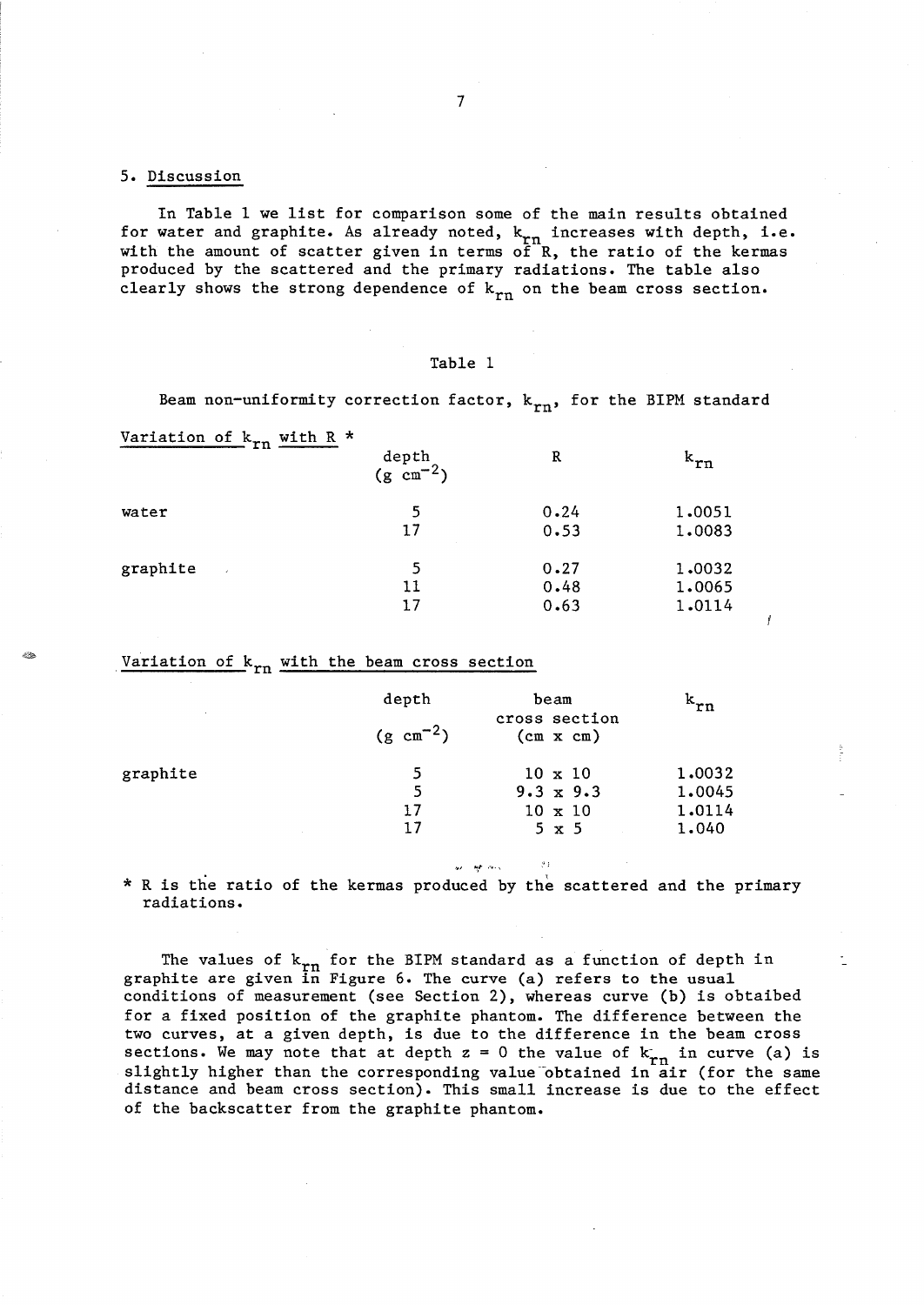



We can also note the trend of curve (a) which rises, as a function of depth, more than linearly. The relation between R and  $k_{rn}$ , for a given beam cross section, is not linear. This is due to the influence of the geometrical depth on the non-uniformity of the scattered radiation, as already mentioned.

This effect also explains, at least in part, the difference between the  $k_{rn}$  values obtained in water and graphite (see Table 1) at a given depth (5 g cm<sup>-2</sup>), distance to the source  $(1 \text{ m})$ , beam cross section (10 cm x 10 cm) and value of R, but for different geometrical depths (5 and 2.8 cm, respectively).

#### 6. Conclusion

The method of calculation used for the determination of the beam non-uniformity in a graphite phantom has been found to be both useful and sufficiently precise. The results are obtained with an uncertainty of about 0.03 %, which is comparable to the uncertainty of the experimental determination of the beam non-uniformity in air or in a water phantom. Comparisons made between experimental and calculated data show in all cases a very good agreement.

:';

In addition, the main causes responsible for the variation of the beam non-uniformity in a phantom have been identified and a qualitative explanation of their influence is given.